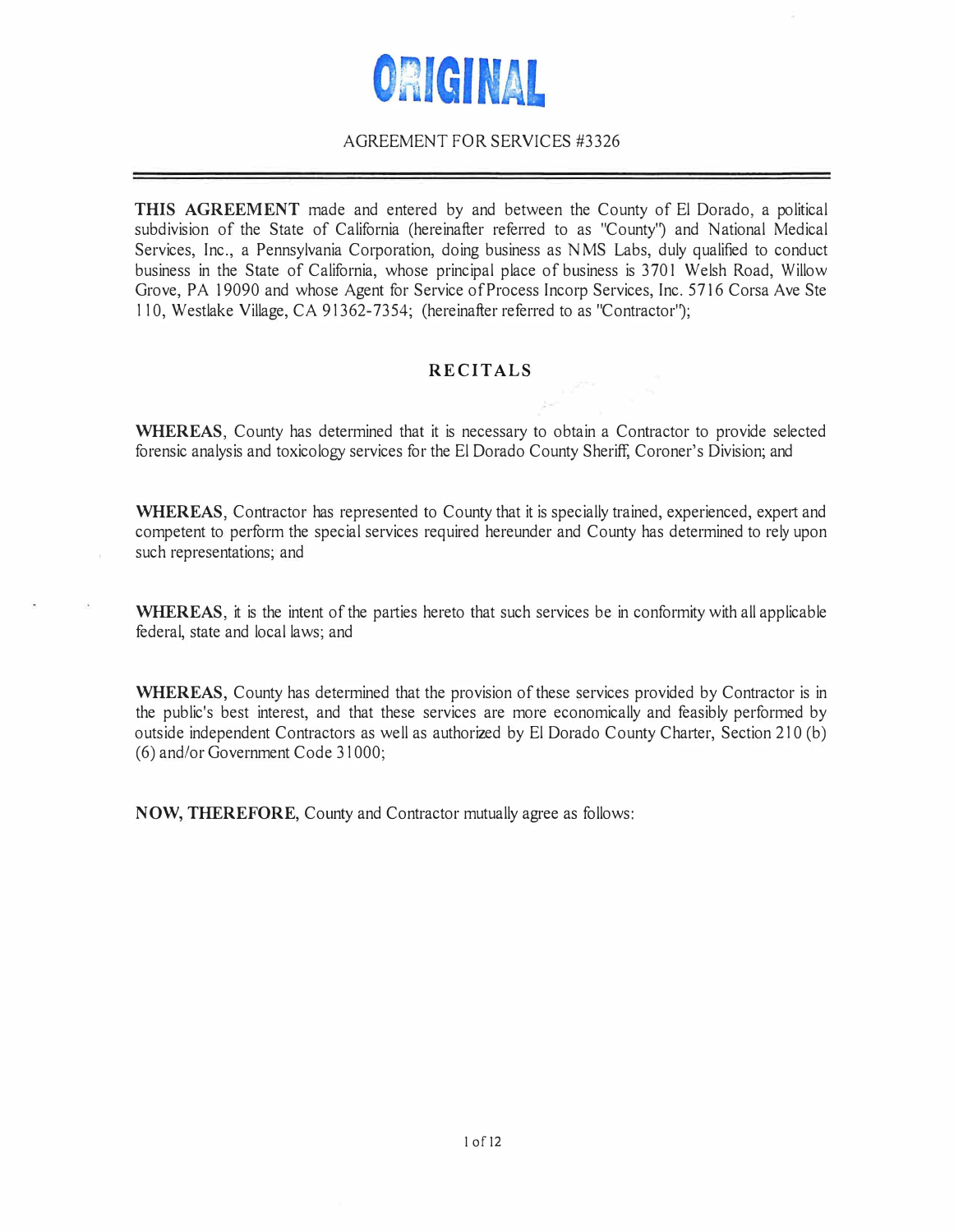## **ARTICLE I**

**Scope of Services:** Contractor agrees to furnish the personnel and equipment necessary to provide selected forensic analysis and toxicology services on an "as requested" basis for the El Dorado County Sheriff's Office, Coroner Division. Services shall include, but not be limited to, those set forth in Exhibit A, marked "2018 Fee Schedule", incorporated herein and made by reference a part hereof

## **ARTICLE II**

**Tenn:** This Agreement shall become effective upon final execution by both parties hereto and shall cover the period of November 1, 2018 through October 31, 2020

### **ARTICLE III**

**Compensation for Services:** For services provided herein, County agrees to pay Contractor monthly in arrears and within forty-five (45) days following the County's receipt and approval of itemized invoice(s) identifying services rendered. For the purposes of this Agreement, the billing rate shall be as in Exhibit A.

Total amount of this Agreement shall not exceed \$190,000 for the two year period.

Itemized invoices shall follow the format specified by County and shall reference this Agreement number on their faces and on any enclosures or backup documentation. Copies of documentation attached to invoices shall reflect Contractor's charges for the specific services billed on those invoices. Invoices shall be mailed to County at the following address:

County of El Dorado Sheriff's Office 300 Fair Lane Placerville, California 95667 ATTN: Accounting Department

or to such other location as County directs.

In the event that Contractor fails to deliver the documents or other deliverables required by the individual Work Orders issued pursuant to this Agreement, County at its sole option may delay payment for the Work Orders in question, or proceed as set forth herein below in Article XI, Default, Termination, and Cancellation.

#### **ARTICLE IV**

**Taxes:** Contractor certifies that as of today's date, it is not in default on any unsecured property taxes or other taxes or fees owed by Contractor to County. Contractor agrees that it shall not default on any obligations to County during the term of this Agreement.

#### **ARTICLE V**

**Changes to Agreement:** This Agreement may be amended by mutual consent of the parties hereto. Said amendments shall become effective only when in writing and fully executed by duly authorized officers of the parties hereto.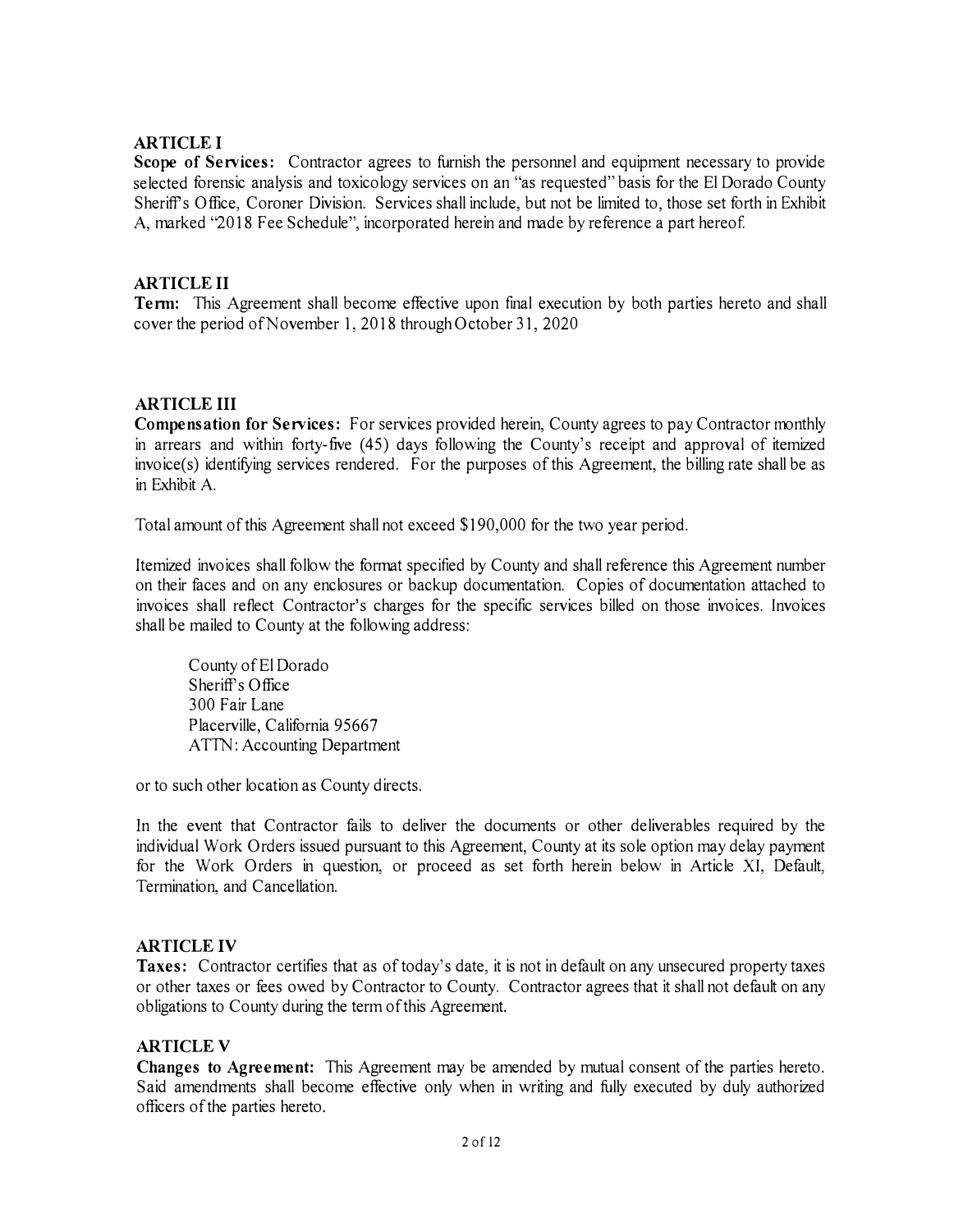## **ARTICLE VI**

**Contractor to County:** It is understood that the services provided under this Agreement shall be prepared in and with cooperation from County and its staff. It is further agreed that in all matters pertaining to this Agreement, Contractor shall act as Contractor only to County and shall not act as Contractor to any other individual or entity affected by this Agreement nor provide information in any manner to any party outside of this Agreement that would conflict with Contractor's responsibilities to County during term hereof

### **ARTICLE VII**

**Assignment and Delegation:** Contractor is engaged by County for its unique qualifications and skills as well as those of its personnel. Contractor shall not subcontract, delegate or assign services to be provided, in whole or in part, to any other person or entity without prior written consent of County.

#### **ARTICLE VIII**

**Independent Contractor/Liability:** Contractor is, and shall be at all times, deemed independent and shall be wholly responsible for the manner in which it performs services required by terms of this Agreement. Contractor exclusively assumes responsibility for acts of its employees, associates, and subContractors, if any are authorized herein, as they relate to services to be provided under this Agreement during the course and scope of their employment.

Contractor shall be responsible for performing the work under this Agreement in a safe, professional, skillful and workmanlike manner and shall be liable for its own negligence and negligent acts of its employees. County shall have no right of control over the manner in which work is to be done and shall, therefore, not be charged with responsibility of preventing risk to Contractor or its employees.

## **ARTICLE IX**

**Fiscal Considerations:** The parties to this Agreement recognize and acknowledge that County is a political subdivision of the State of California. As such, El Dorado County is subject to the provisions of Article XVI, Section 18 of the California Constitution and other similar fiscal and procurement laws and regulations and may not expend funds for products, equipment or services not budgeted in a given fiscal year. It is further understood that in the normal course of County business, County will adopt a proposed budget prior to a given fiscal year, but that the final adoption of a budget does not occur until after the beginning of the fiscal year.

Notwithstanding any other provision of this Agreement to the contrary, County shall give notice of cancellation of this Agreement in the event of adoption of a proposed budget that does not provide for funds for the services, products or equipment subject herein. Such notice shall become effective upon the adoption of a final budget which does not provide funding for this Agreement. Upon the effective date of such notice, this Agreement shall be automatically terminated and County released from any further liability hereunder.

In addition to the above, should the Board of Supervisors during the course of a given year for financial reasons reduce, or order a reduction, in the budget for any County department for which services were contracted to be performed, pursuant to this paragraph in the sole discretion of the County, this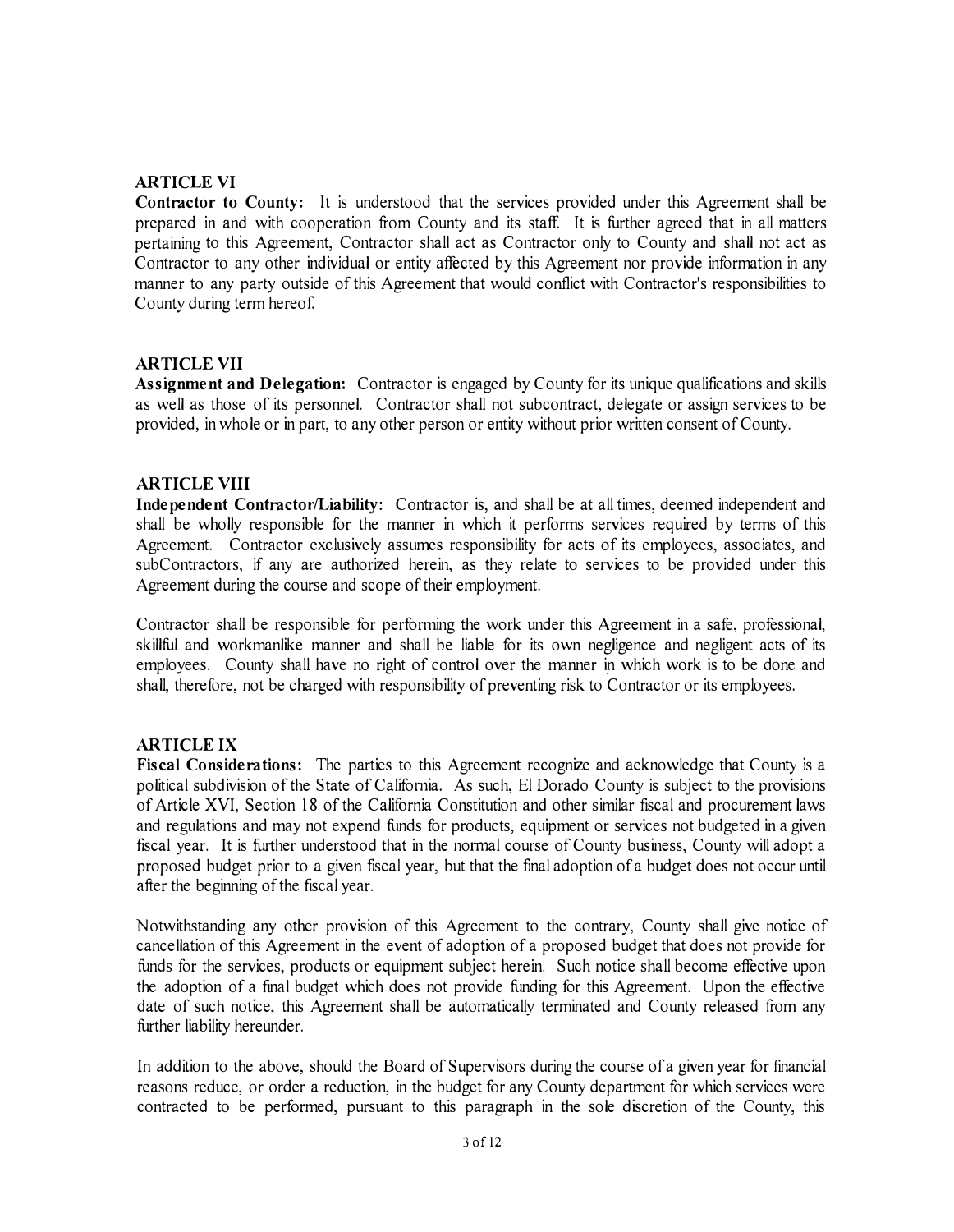Agreement may be deemed to be canceled in its entirety subject to payment for services performed prior to cancellation.

## **ARTICLEX**

**Audit** by **California State Auditor:** Contractor acknowledges that if total compensation under this agreement is greater than \$10,000.00, this Agreement is subject to examination and audit by the California State Auditor for a period of three (3) years, or for any longer period required by law, after final payment under this Agreement, pursuant to California Government Code §8546.7. In order to facilitate these potential examinations and audits, Contractor shall maintain, for a period of at least three (3) years, or for any longer period required by law, after final payment under the contract, all books, records and documentation necessary to demonstrate perfonnance under the Agreement.

## **ARTICLE XI Default, Termination, and Cancellation:**

A. Default: Upon the occurrence of any default of the provisions of this Agreement, a party shall give written notice of said default to the party in default (notice). If the party in default does not cure the default within ten  $(10)$  days of the date of notice (time to cure), then such party shall be in default. The time to cure may be extended at the discretion of the party giving notice. Any extension of time to cure must be in writing, prepared by the party in default for signature by the party giving notice and must specify the reason(s) for the extension and the date on which the extension of time to cure expires.

Notice given under this section shall specify the alleged default and the applicable Agreement provision and shall demand that the party in default perform the provisions of this Agreement within the applicable period of time. No such notice shall be deemed a termination of this Agreement unless the party giving notice so elects in this notice, or the party giving notice so elects in a subsequent written notice after the time to cure has expired. In the event of termination for default, County reserves the right to take over and complete the work by contract or by any other means.

- B. Bankruptcy: This Agreement, at the option of the County, shall be terminable in the case of bankruptcy, voluntary or involuntary, or insolvency of Contractor.
- C. Ceasing Performance: County may terminate this Agreement in the event Contractor ceases to operate as a business, or otherwise becomes unable to substantially perform any term or condition of this Agreement.
- D. Termination or Cancellation without Cause: County may terminate this Agreement in whole or in part upon seven (7) calendar days written notice by County without cause. If such prior termination is effected, County will pay for satisfactory services rendered prior to the effective dates as set forth in the Notice of Termination provided to Contractor, and for such other services, which County may agree to in writing as necessary for contract resolution. In no event, however, shall County be obligated to pay more than the total amount of the contract. Upon receipt of a Notice of Termination, Contractor shall promptly discontinue all services affected, as of the effective date of termination set forth in such Notice of Termination, unless the notice directs otherwise.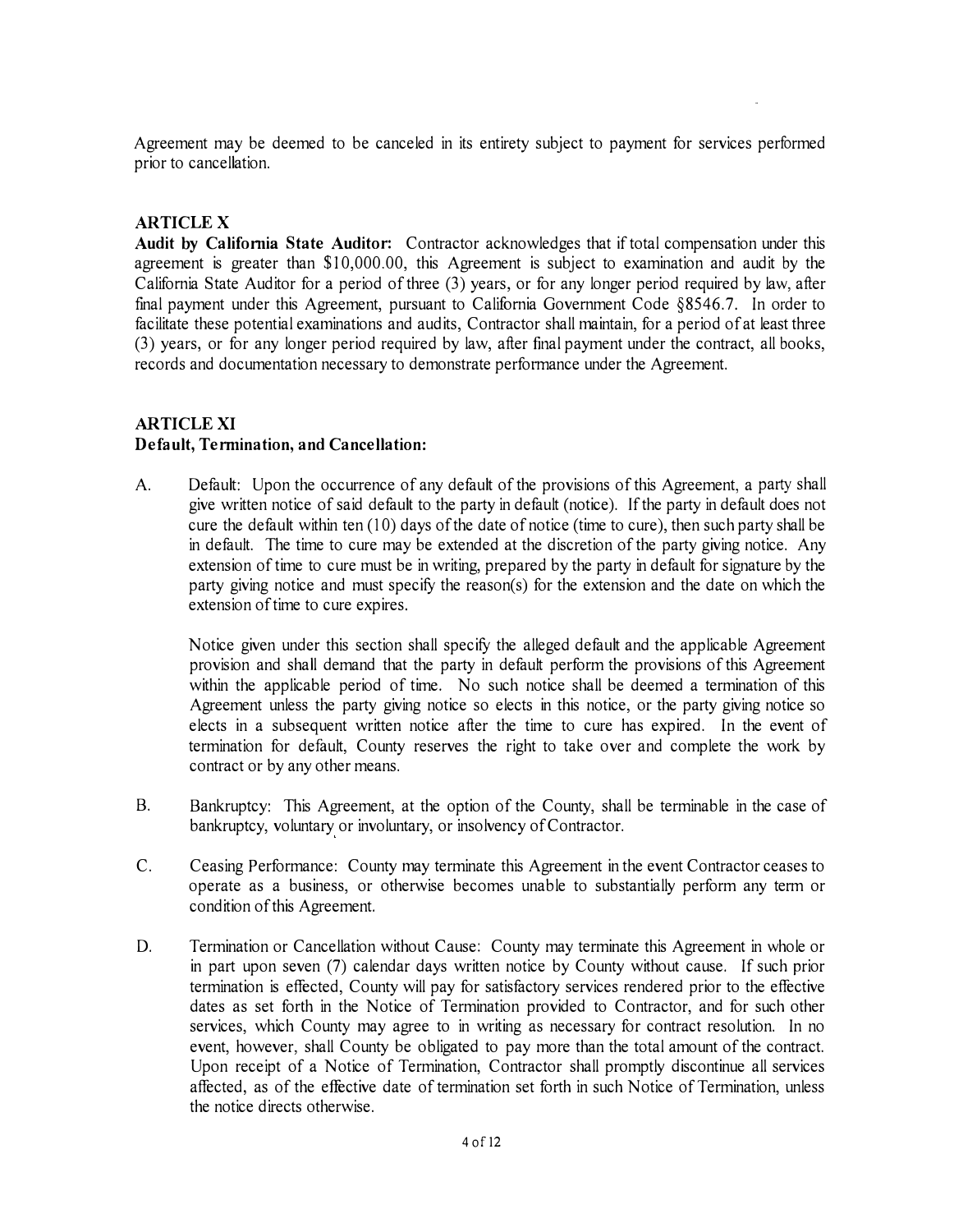#### **ARTICLE XII**

**Notice to Parties:** All notices to be given by the parties hereto shall be in writing and served by depositing same in the United States Post Office, postage prepaid and return receipt requested. Notices to County shall be addressed as follows:

COUNTY OF EL DORADO  $Sheriff's$  Office 300 Fair Lane Placerville, CA 95667 ATTN: Bryan Golmitz, Captain

or to such other location as the County directs.

with a carbon copy to

COUNTY OF EL DORADO Chief Administrative Office Procurement and Contracts Division 330 Fair Lane Placerville, CA 95667 ATTN: Purchasing Agent

Notices to Contractor shall be addressed as follows:

NATIONAL MEDICAL SERVICES, INC. 3701 Welsh Road Willow Grove, PA 19090 ATTN: Andrew Nolan, Vice-President of Finance

or to such other location as the Contractor directs.

#### **AR TI CLE XIII**

**Change of Address:** In the event of a change in address for Contractor's principal place of business, Contractor's Agent for Service of Process, or Notices to Contractor, Contractor shall notify County in writing pursuant to the provisions contained in this Agreement under the Article titled "Notice to Parties". Said notice shall become part of this Agreement upon acknowledgment in writing by the County Contract Administrator, and no further amendment of the Agreement shall be necessary provided that such change of address does not conflict with any other provisions of this Agreement.

#### **ARTICLE XIV**

Indemnity: The Contractor shall defend, indemnify, and hold the County harmless against and from any and all claims, suits, losses, damages and liability for damages of every name, kind and description, including attorney's fees and costs incurred, brought for, or on account of, injuries to or death of any person, including but not limited to workers, County employees, and the public, or damage to property, or any economic or consequential losses, which are claimed to or in any way arise out of or are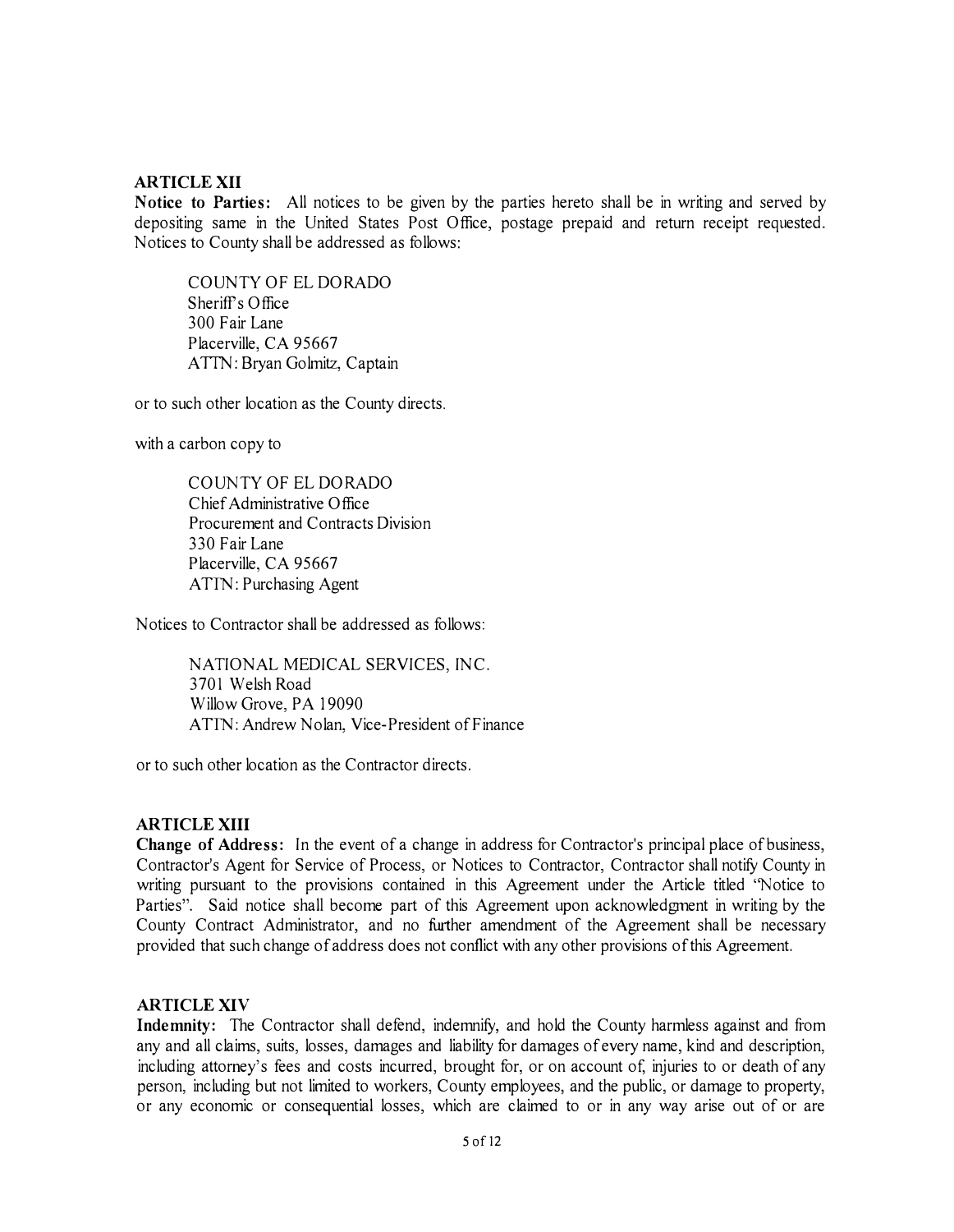connected with the Contractor's services, operations, or perfonnance hereunder, regardless of the existence or degree of fault or negligence on the part of the County, the Contractor, subContractor(s) and employee(s) of any of these, except for the sole, or active negligence of the County, its officers and employees, or as expressly prescribed by statute. This duty of Contractor to indemnify and save County harmless includes the duties to defend set forth in California Civil Code Section 2778.

## **ARTICLE XV**

**Insurance:** Contractor shall provide proof of a policy of insurance satisfactory to the County of El Dorado Risk Manager and documentation evidencing that Contractor maintains insurance that meets the following requirements:

- A. Full Worker's Compensation and Employer's Liability Insurance covering all employees of Contractor as required by law in the State of California.
- B. Commercial General Liability Insurance of not less than \$1,000,000.00 combined single limit per occurrence for bodily injury and property damage and a \$2,000,000.00 aggregate limit.
- C. Automobile Liability Insurance of not less than \$1,000,000.00 is required in the event motor vehicles are used by the Contractor in the performance of the Agreement.
- D. In the event Contractor is a licensed professional or professional consultant, and is performing professional services under this Agreement, professional liability is required with a limit of liability of not less than \$1,000,000.00 per occurrence.
- E. Contractor shall furnish a certificate of insurance satisfactory to the County of El Dorado Risk Manager as evidence that the insurance required above is being maintained.
- F. The insurance will be issued by an insurance company acceptable to Risk Management, or be provided through partial or total self-insurance likewise acceptable to Risk Management.
- G. Contractor agrees that the insurance required above shall be in effect at all times during the term of this Agreement. In the event said insurance coverage expires at any time or times during the term of this Agreement, Contractor agrees to provide at least thirty (30) days prior to said expiration date, a new certificate of insurance evidencing insurance coverage as provided for herein for not less than the remainder of term of the Agreement, or for a period of not less than one (1) year. New certificates of insurance are subject to the approval of Risk Management and Contractor agrees that no work or services shall be performed prior to the giving of such approval. In the event the Contractor fails to keep in effect at all times insurance coverage as herein provided, County may, in addition to any other remedies it may have, terminate this Agreement upon the occurrence of such event.
- H. The certificate of insurance must include the following provisions stating that:
	- 1. The insurer will not cancel the insured's coverage without prior written notice to County, and;
	- 2. The County of El Dorado, its officers, officials, employees and volunteers are included as additional insured on an additional insured endorsement, but only insofar as the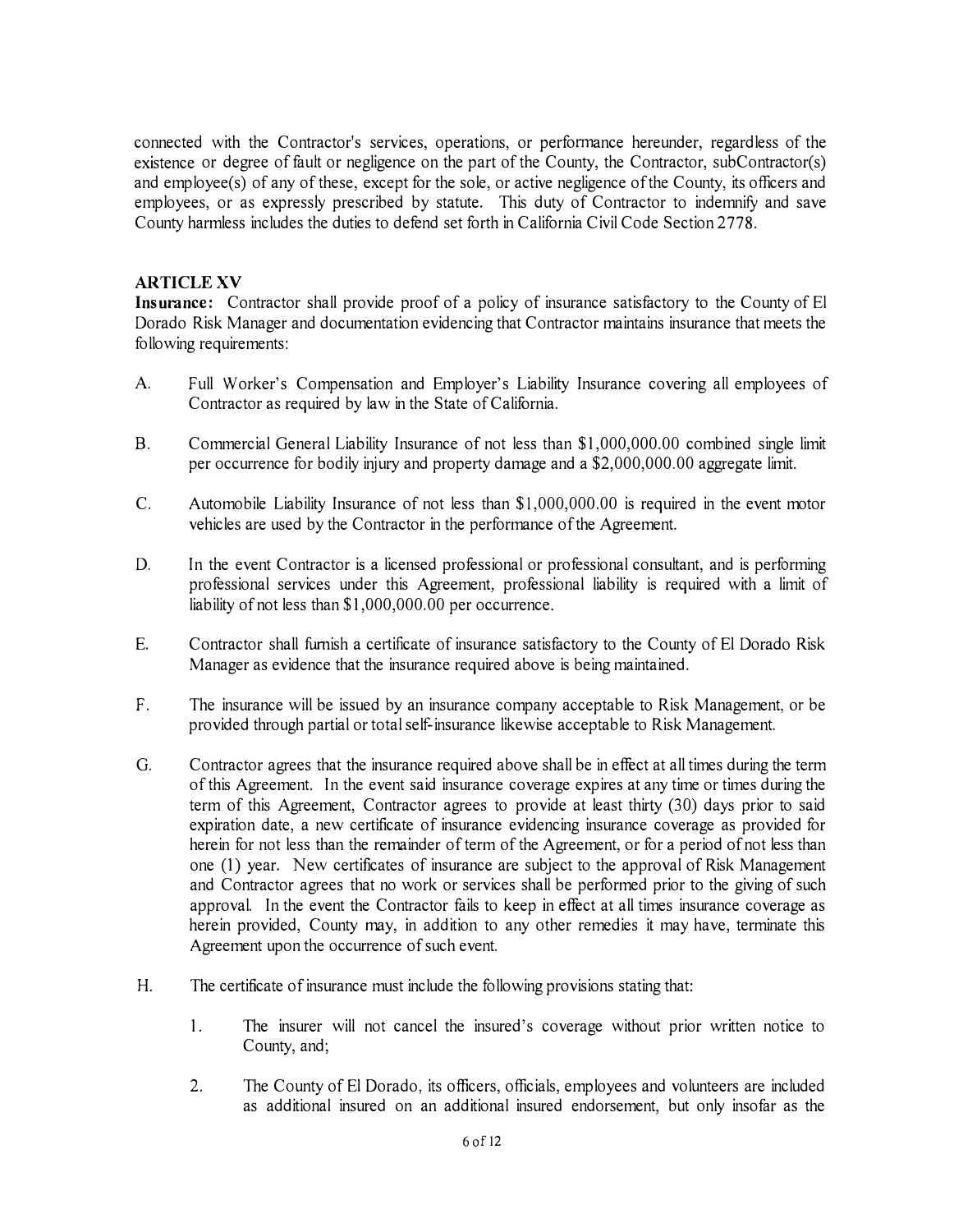operations under this Agreement are concerned. This provision shall apply to the general liability policy.

- I. The Contractor's insurance coverage shall be primary insurance as respects the County, its officers, officials, employees and volunteers. Any insurance or self-insurance maintained by the County, its officers, officials, employees or volunteers shall be in excess of the Contractor's insurance and shall not contribute with it.
- J. Any deductibles or self-insured retentions must be declared to and approved by the County, either: the insurer shall reduce or eliminate such deductibles or self-insured retentions as respects the County, its officers, officials, employees and volunteers; or the Contractor shall procure a bond guaranteeing payment of losses and related investigations, claim administration and defense expenses.
- K. Any failure to comply with the reporting provisions of the policies shall not affect coverage provided to the County, its officers, officials, employees or volunteers.
- L. The insurance companies shall have no recourse against the County of El Dorado, its officers and employees or any of them for payment of any premiwns or assessments under any policy issued by any insurance company.
- M. Contractor's obligations shall not be limited by the foregoing insurance requirements and shall survive expiration of this Agreement.
- N. In the event Contractor cannot provide an occurrence policy, Contractor shall provide insurance covering claims made as a result of performance of this Agreement for not less than three (3) years following completion of performance of this Agreement.
- 0. Certificate of insurance shall meet such additional standards as may be determined by the contracting County Department either independently or in consultation with Risk Management, as essential for protection of the County.

## **ARTICLE XVI**

**Interest of Public Official:** No official or employee of County who exercises any functions or responsibilities in review or approval of services to be provided by Contractor under this Agreement shall participate in or attempt to influence any decision relating to this Agreement which affects personal interest or interest of any corporation, partnership, or association in which he/she is directly or indirectly interested; nor shall any such official or employee of County have any interest, direct or indirect, in this Agreement or the proceeds thereof

#### **ARTICLE XVII**

**Interest of Contractor:** Contractor covenants that Contractor presently has no personal interest or financial interest, and shall not acquire same in any manner or degree in either: 1) any other contract connected with or directly affected by the services to be performed by this Agreement; or, 2) any other entities connected with or directly affected by the services to be performed by this Agreement. Contractor further covenants that in the performance of this Agreement no person having any such interest shall be employed by Contractor.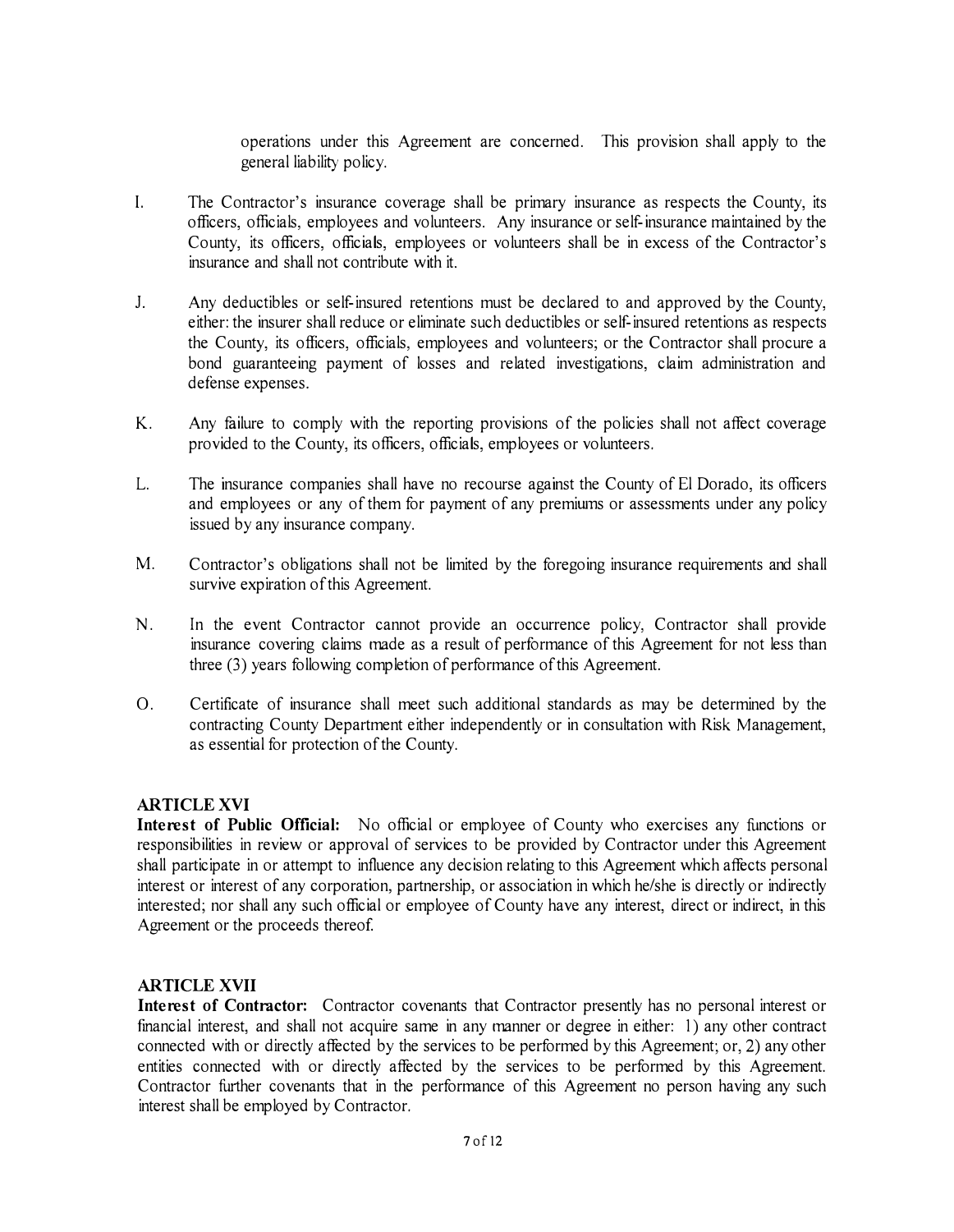## **AR TI CLE XVIII**

**Conflict of Interest:** The parties to this Agreement have read and are aware of the provisions of Government Code Section 1090 et seq. and Section 87100 relating to conflict of interest of public officers and employees. Contractor attests that it has no current business or financial relationship with any County employee(s) that would constitute a conflict of interest with provision of services under this contract and will not enter into any such business or financial relationship with any such employee(s) during the term of this Agreement. County represents that it is unaware of any financial or economic interest of any public officer or employee of Contractor relating to this Agreement. It is further understood and agreed that if such a financial interest does exist at the inception of this Agreement either party may immediately terminate this Agreement by giving written notice as detailed in the Article in the Agreement titled, "Default, Termination and Cancellation".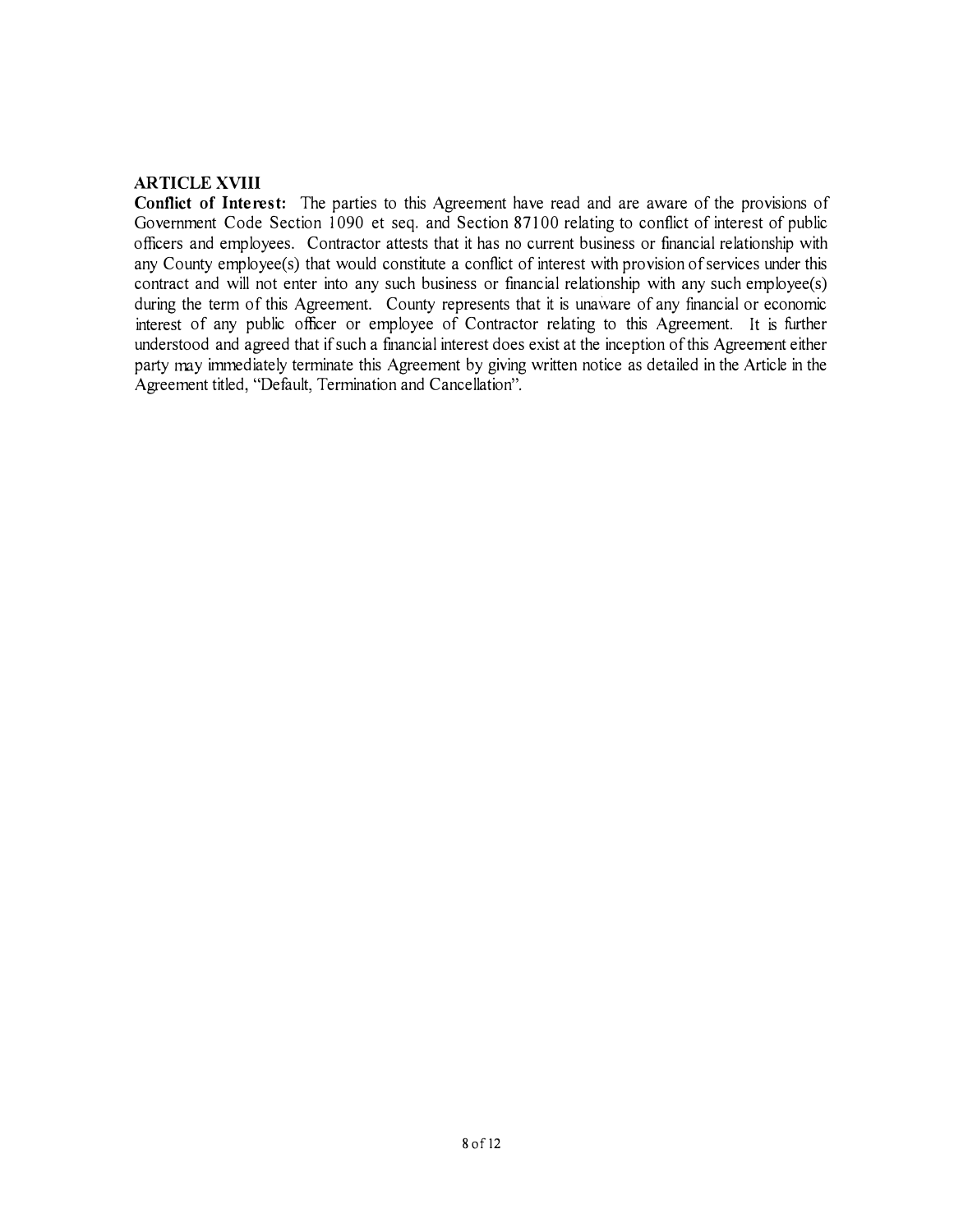## **ARTICLE XIX Nondiscrimination:**

- A. County may require Contractor's services on projects involving funding from various state and/or federal agencies, and as a consequence, Contractor shall comply with all applicable nondiscrimination statutes and regulations during the performance of this Agreement including but not limited to the following: Contractor and its employees and representatives shall not unlawfully discriminate against any employee or applicant for employment because of race, religion, color, national origin, ancestry, physical handicap, medical condition, marital status, age, or sex; Contractor shall, unless exempt, comply with the applicable provisions of the Fair Employment and Housing Act (Government Code, Sections 12900 et seq.) and applicable regulations promulgated thereunder (California Code of Regulations, Title 2, Sections 7285.0 et seq.); the applicable regulations of the Fair Employment and Housing Commission implementing Government Code, Section 12990, set forth in Chapter 5 of Division 4 of Title 2 of the California Code of Regulations incorporated into this Agreement by reference and made a part hereof as if set forth in full; and Title VI of the Civil Rights Act of 1964, as amended. Contractor and its employees and representatives shall give written notice of their obligations under this clause as required by law.
- 8. Where applicable, Contractor shall include these nondiscrimination and compliance provisions in any of its agreements that affect or are related to the services performed herein.
- C. Contractor's signature shall provide any certifications necessary under the federal laws, the laws of the State of California, including but not limited to Government Code Section 12990 and Title 2, California Code of Regulations, Section 8103.

## **ARTICLE XX**

**California Residency (Fonn 590):** If Contractor is a California resident, Contractors must file a State of California Form 590, certifying its California residency or, in the case of a corporation, certifying that it has a permanent place of business in California. The Contractor will be required to submit a Form 590 prior to execution of an Agreement or County shall withhold seven (7) percent of each payment made to the Contractor during term of the Agreement. This requirement applies to any agreement/contract exceeding \$1,500.00.

## **ARTICLEXXI**

**Nonresident Withholding:** If Contractor is not a California resident, Contractor shall provide documentation that the State of California has granted a withholding exemption or authorized reduced withholding prior to execution of this Agreement or County shall withhold seven (7%) percent of each payment made to the Contractor during term of the Agreement as required by law. This requirement applies to any agreement/contract exceeding \$1,500.00. Contractor shall indemnify and hold the County harmless for any action taken by the California Franchise Tax Board.

## **ARTICLE XXII**

**Taxpayer Identification Number (Form W-9):** All independent Contractors or corporations providing services to the County must file a Department of the Treasury Internal Revenue Service Form W-9, certifying their Taxpayer Identification Number.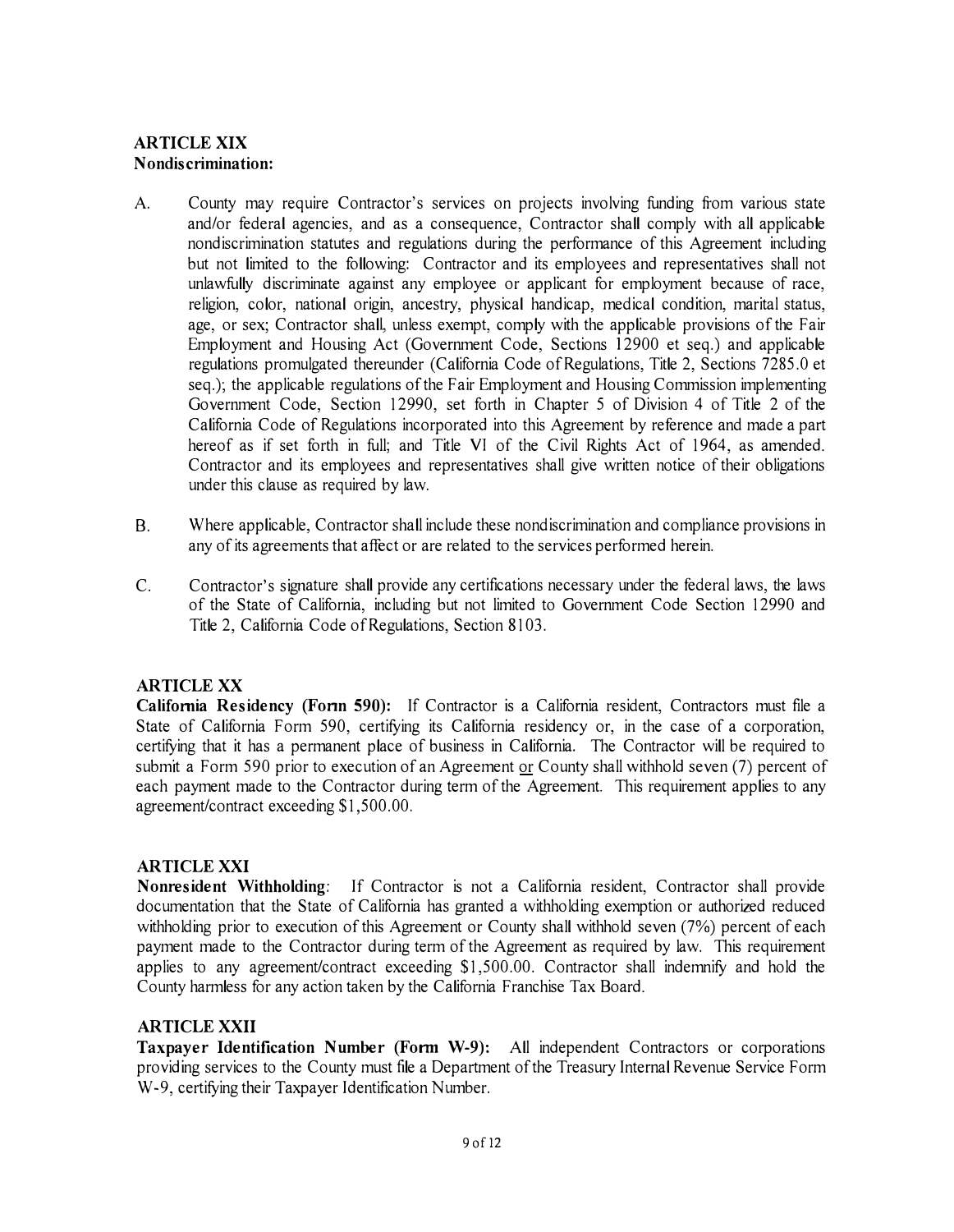#### **ARTICLE XXIII**

**County Business License:** It is unlawful for any person to furnish supplies or services, or transact any kind of business in the unincorporated territory of El Dorado County without possessing a County business license unless exempt under County Code Section 5.08.070.

## **ARTICLE XXIV**

**Licenses:** Contractor hereby represents and warrants that Contractor and any of its subcontractors employed under this Agreement has all the applicable licenses, permits, and certifications that are legally required for Contractor and its subcontractors to practice its profession or provide the services or work contemplated under this Agreement in the State of California. Contractor and its subcontractors shall obtain or maintain said applicable licenses, permits, or certificates in good standing throughout the term of this Agreement.

### **ARTICLE XXV**

Administrator: The County Officer or employee with responsibility for administering this Agreement is Bryan Golmitz, Captain or successor.

## **ARTICLE XXVI**

Authorized Signatures: The parties to this Agreement represent that the undersigned individuals executing this Agreement on their respective behalf are fully authorized to do so by law or other appropriate instrument and to bind upon said parties to the obligations set forth herein.

#### **AR TI CLE XXVII**

**Partial Invalidity:** If any provision of this Agreement is held by a court of competent jurisdiction to be invalid, void or unenforceable, the remaining provisions will continue in full force and effect without being impaired or invalidated in any way.

#### **AR TI CLE XXVIII**

**Venue:** Any dispute resolution action arising out of this Agreement, including, but not limited to, litigation, mediation, or arbitration, shall be brought in El Dorado County, California, and shall be resolved in accordance with the laws of the State of California.

#### **ARTICLE XXIX**

**No Third Party Beneficiaries:** Nothing in this Agreement is intended, nor will be deemed, to confer rights or remedies upon any person or legal entity not a party to this agreement.

#### **ARTICLE XXX**

**Entire Agreement:** This document and the documents referred to herein or exhibits hereto are the entire Agreement between the parties and they incorporate or supersede all prior written or oral Agreements or understandings.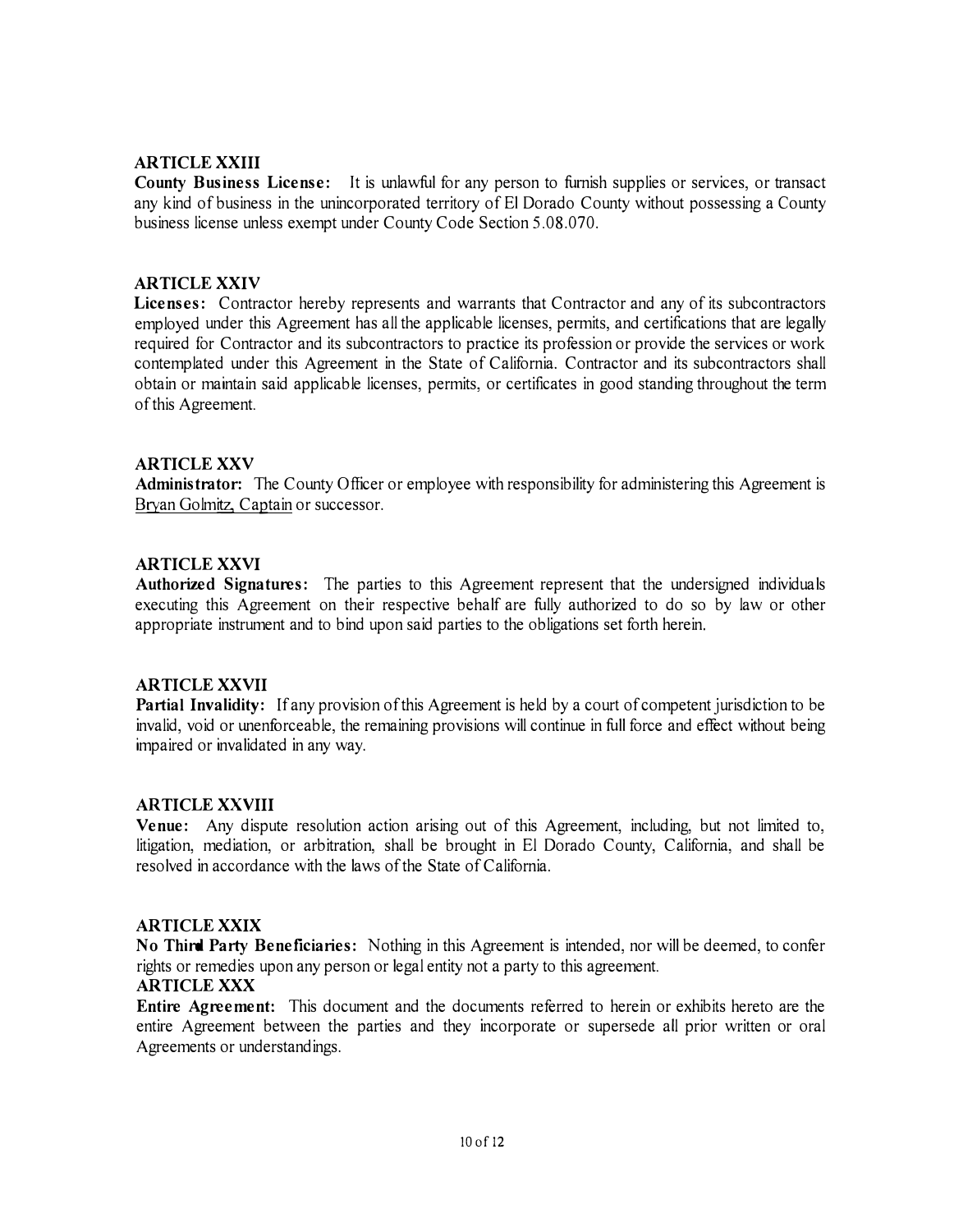# **Requesting Contract Administrator Concurrence:**

 $By:$ Bryan Golmitz

Captain Sheriffs Office

Dated:  $10/11/18$ 

**Requesting Department Head Concurrence:** 

 $\Delta z$  $\frac{1}{\sqrt{\sinh D'z}}$  $By:$  $\overline{C}$ Sheriff

Dated:  $\frac{10}{5}$ /18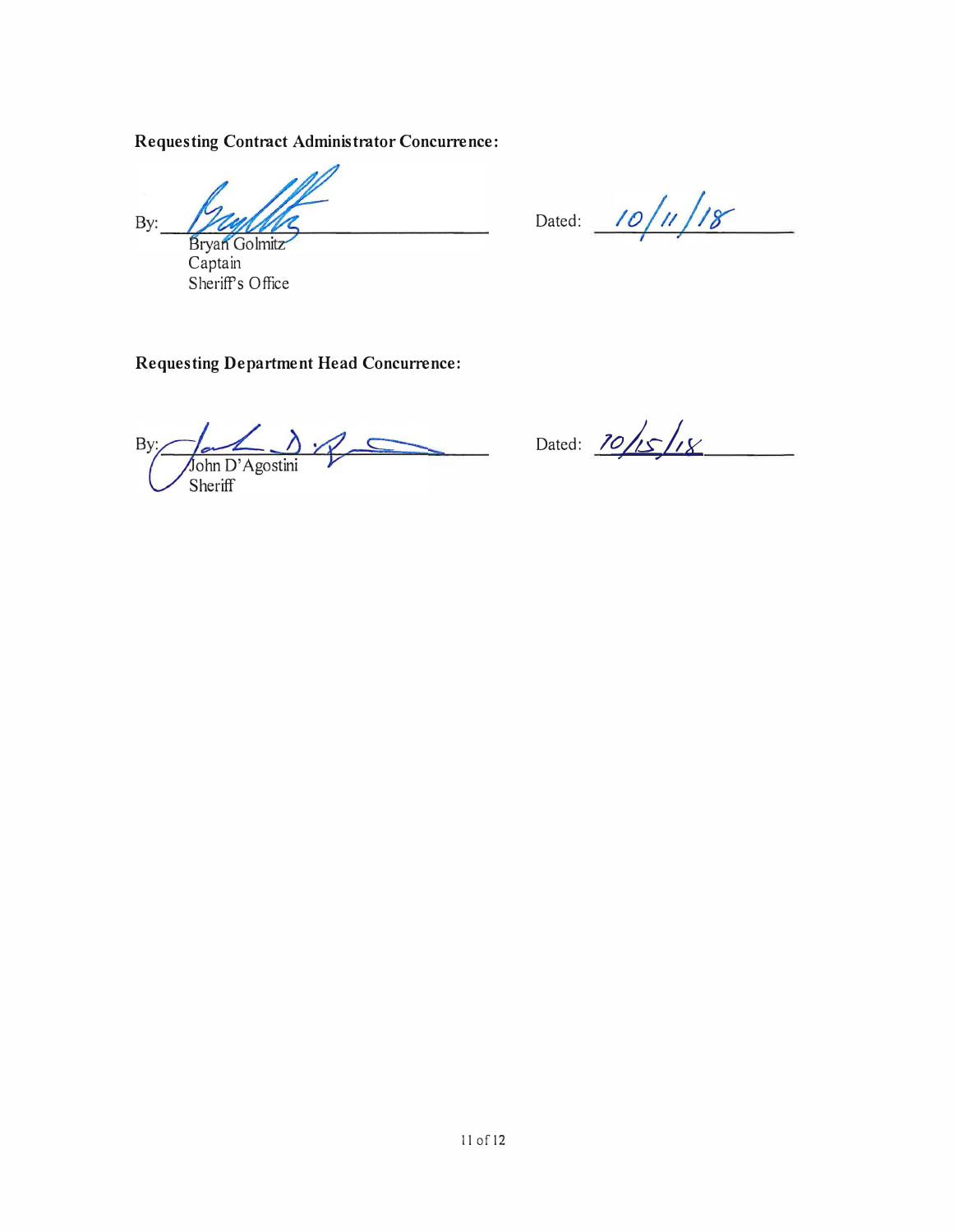**IN WITNESS WHEREOF,** the patties hereto have executed this Agreement on the dates indicated below.

# **-- COUNTY OF EL DORADO --**

Dated:  $10/3120\sqrt{}$ By: Chair

Board of Supervisors "County"

ATTEST: James S. Mitrisin Clerk of the Board of Supervisors

 $By: \underline{\hspace{1cm}} \underline{\hspace{1cm}} \underline{\hspace{1cm}}$ Deputy Clerk

 $101321201y$ Dated:

**-- CONTRACTOR --**

NATIONAL MEDICAL SERVICES, INC. A PENNSYLVANIA CORPORATION

By: --------------=-- �---�\ �\

Pierre Cassigneul President and CEO "Contractor"

 $\n By: *Andrew Nolan*\n\n  $\n\overline{\phantom{AB}^{\text{A}}\phantom{A}^{\text{B}}}$$ ndrew Nola \_ -  $\frac{1}{n}$ 

VP of Finance

Dated: We have a series of the series of the series of the series of the series of the series of the series of the series of the series of the series of the series of the series of the series of the series of the series of

Dated:  $\int v - S - \int S$ 

(SJT)

(#3326)